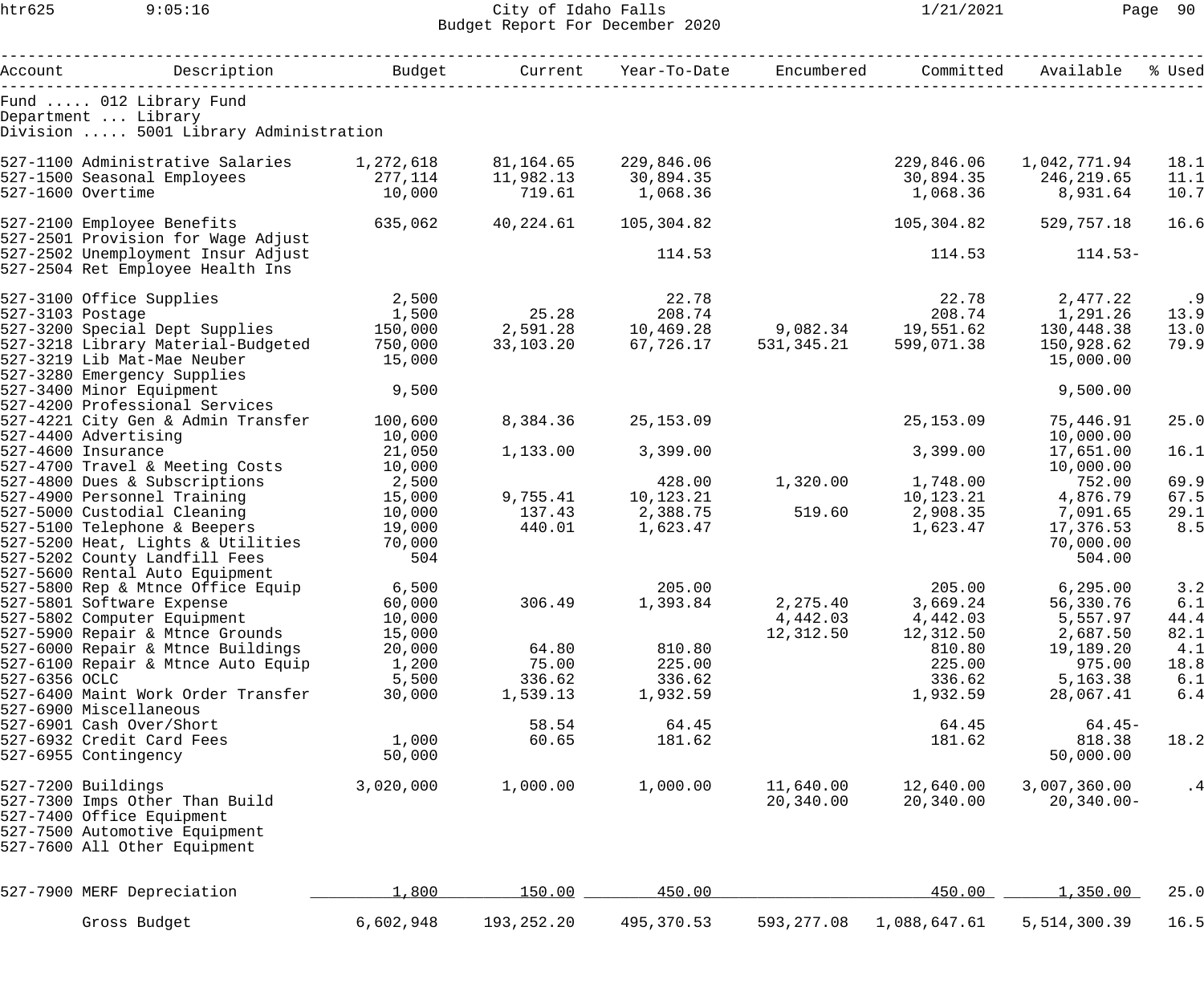## htr625 9:05:16 City of Idaho Falls 1/21/2021 Page 91 Budget Report For December 2020

| Account             | Description                                                     | Budget    | Current    | Year-To-Date | Encumbered | Committed    | Available    | % Used |
|---------------------|-----------------------------------------------------------------|-----------|------------|--------------|------------|--------------|--------------|--------|
| Department  Library | Fund  012 Library Fund<br>Division  5001 Library Administration |           |            |              |            |              |              |        |
|                     | 527-9800 Interfund Transfers                                    |           |            |              |            |              |              |        |
|                     | Library Administration                                          | 6,602,948 | 193,252.20 | 495,370.53   | 593,277.08 | 1,088,647.61 | 5,514,300.39 | 16.5   |
|                     |                                                                 |           |            |              |            |              |              |        |